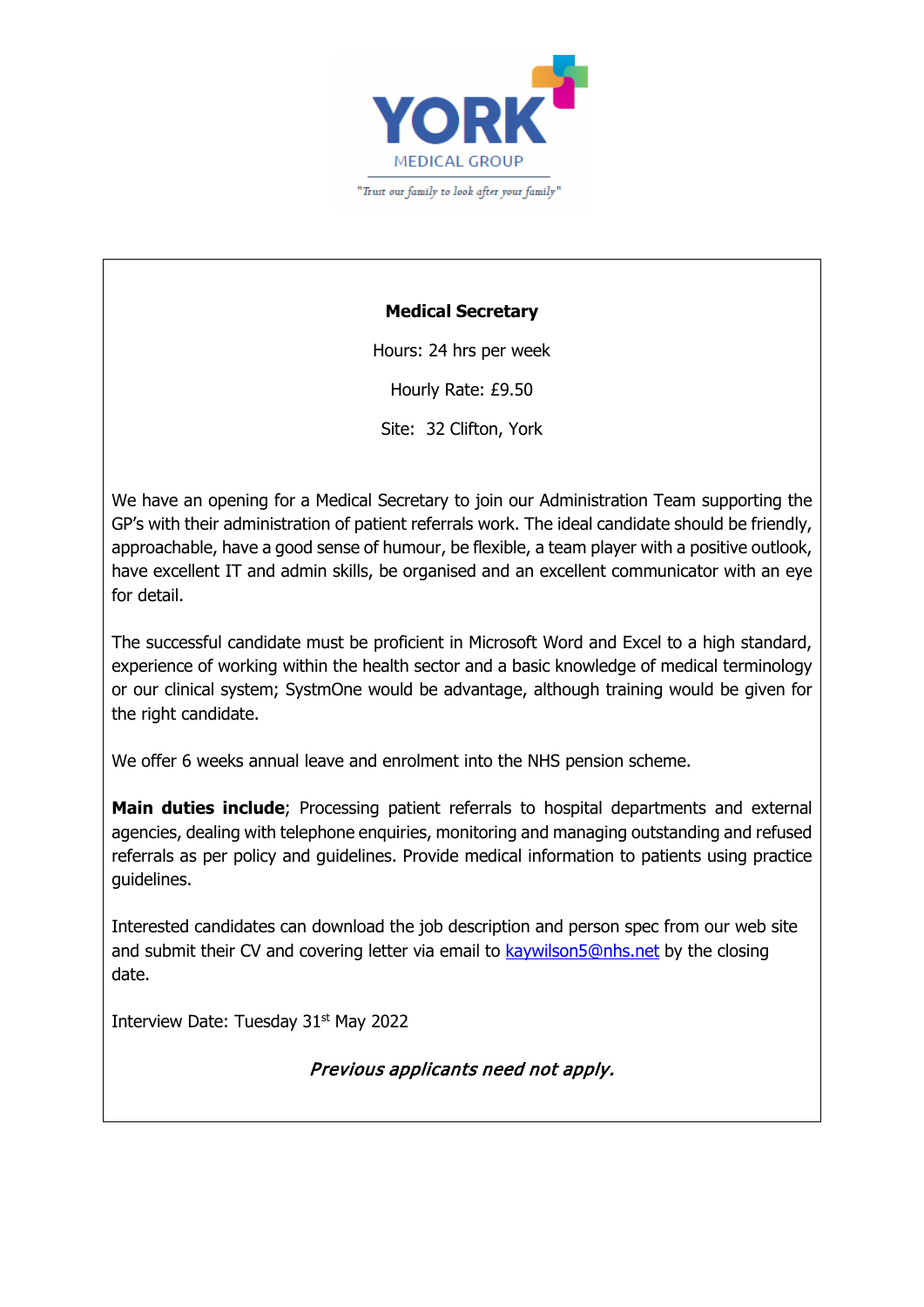## **Job Description**



## **Medical Secretary**

| <b>JOB TITLE:</b>       | <b>MEDICAL SECRETARY</b>                                                                                                                                                                                                                                                                                                                                                                                                                             |
|-------------------------|------------------------------------------------------------------------------------------------------------------------------------------------------------------------------------------------------------------------------------------------------------------------------------------------------------------------------------------------------------------------------------------------------------------------------------------------------|
| <b>RESPONSIBLE TO:</b>  | Secretary Lead                                                                                                                                                                                                                                                                                                                                                                                                                                       |
| <b>RESPONSIBLE FOR:</b> | n/a                                                                                                                                                                                                                                                                                                                                                                                                                                                  |
| <b>JOB PURPOSE:</b>     | • To provide comprehensive medical secretarial support to the<br>GPs, Partners and Practice Manager involving word processing<br>and audio skills<br>• The confidential liaison between GPs, Partners and Patients<br>• To provide an effective and efficient clinical office system<br>• Provide an effective and polite telephone enquiry service<br>• Proactively communicate information between relevant<br>patients, doctors and professionals |

| <b>MAIN DUTIES AND RESPONSIBILITIES</b> |                                                                                                                                                                   |
|-----------------------------------------|-------------------------------------------------------------------------------------------------------------------------------------------------------------------|
| 1.                                      | Process patient referrals accurately, ensuring all required fields/data have been<br>entered to ensure referral acceptance.                                       |
| 2.                                      | Liaise with GP's with any queries or missing data to ensure referrals are dealt within<br>the set timeframe.                                                      |
| 3.                                      | Undertake typing duties using electronic digital system as required                                                                                               |
| 4.                                      | Maintenance of a Practice directory for services available to patients, to include<br>Consultants, Chiropodists and other services available outside the practice |
| 5.                                      | Training of new secretarial staff member's inline with departmental/practice policies<br>and procedures, ensuring ongoing reviews                                 |
| 6.                                      | Electronic system maintenance including review of outstanding referrals and<br>rejections                                                                         |
| 7.                                      | Receive and initiate telephone calls and deal with appropriate queries                                                                                            |
| 8.                                      | Assist with meetings and minute taking as required                                                                                                                |
| 9.                                      | Answering incoming telephone calls, ensuring calls are documented and redirected<br>accordingly.                                                                  |
| 10.                                     | Provide advice to less experience colleagues and maintain knowledge on referral<br>processes and procedures, relaying to other Practice staff where necessary.    |
| 11.                                     | Provide medical information to patients using practice guidelines                                                                                                 |
| 12.                                     | Ensure up-to-date maintenance of both computerised and manual filing systems (i.e.<br>patient notes) in an accurate and secure manner.                            |
| 13.                                     | Work safely at all times in accordance with Legislative requirements and Practice<br>Policy and Procedures.                                                       |
| 15.                                     | Work across multi sites will be required                                                                                                                          |
| 16.                                     | Keep up to date with current training                                                                                                                             |

This job description is not exhaustive and may be adjusted periodically after review and consultation. You will also be expected to carry out any reasonable duties which may be requested from time-to-time.

**Date: April 2021**